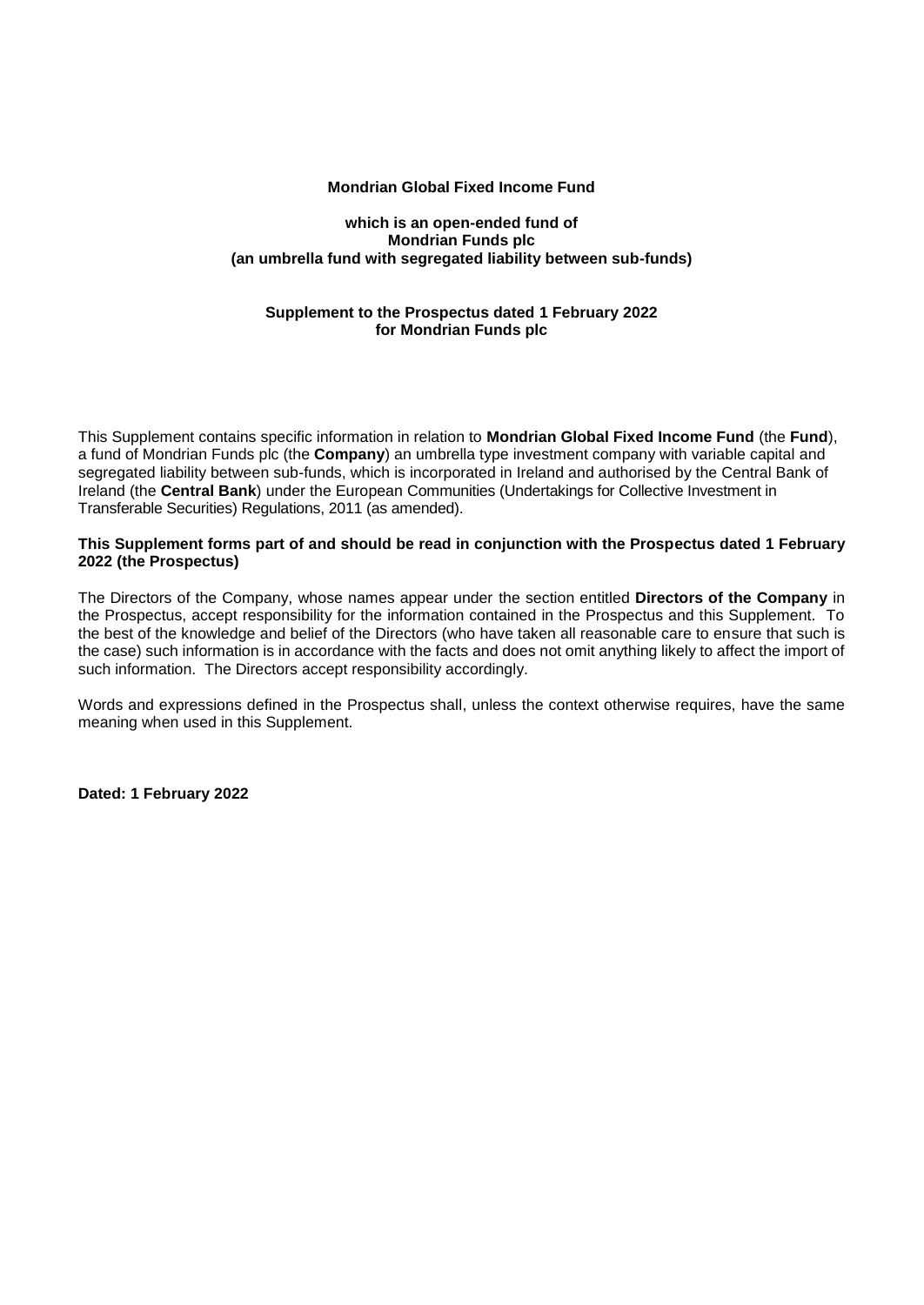# **DIRECTORY**

| $\mathbf{1}$ . |                                                                                |  |
|----------------|--------------------------------------------------------------------------------|--|
| 2.             |                                                                                |  |
| 3.             |                                                                                |  |
| 4.             | <b>FINANCIAL DERIVATIVE INSTRUMENTS &amp; EFFICIENT PORTFOLIO MANAGEMENT 5</b> |  |
| 5.             |                                                                                |  |
| 6.             |                                                                                |  |
| 7.             |                                                                                |  |
| 8.             |                                                                                |  |
| 9.             |                                                                                |  |
| 10.            |                                                                                |  |
| 11.            |                                                                                |  |
| 12.            |                                                                                |  |
| 13.            |                                                                                |  |
| 14.            |                                                                                |  |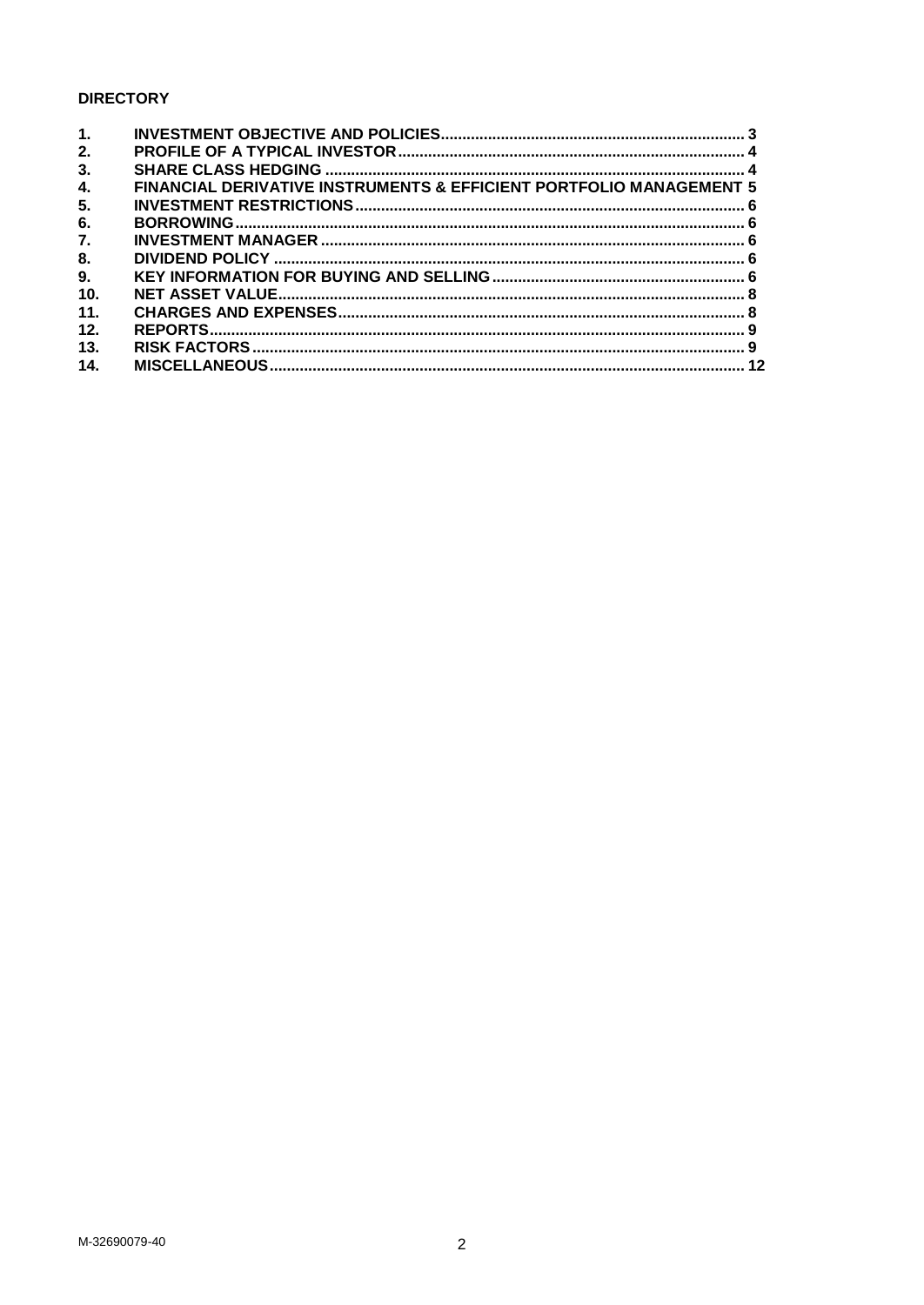## **1. INVESTMENT OBJECTIVE AND POLICIES**

#### 1.1. **Investment Objective**

The Mondrian Global Fixed Income Fund's investment objective is to generate current income consistent with the preservation of principal.

#### 1.2. **Investment Policies**

The Fund attempts to achieve its objective by investing primarily in a global portfolio of fixed and/or floating rate debt securities denominated in any currency and issued by governmental and supranational issuers located throughout the world that may provide the potential for capital appreciation.

The debt securities the Fund invests in will generally be rated BBB- or better by Standard & Poor's ("S&P") or Baa3 or better by Moody's Investors Service ("Moody's") or if unrated, be deemed to be of comparable quality by the Investment Manager.

The Fund may invest in a broad range of debt securities, including government, municipal, sovereign and supranational bonds and other debt securities, instruments and obligations issued by governments, their agencies, instrumentalities or political subdivisions and supranational entities. Types of bonds the Fund may invest in but is not limited to are zero coupon bonds and inflation-linked bonds.

A supranational entity is an entity established or financially supported by the national government of one or more countries to promote reconstruction or development. Examples of supranational entities include, among others, the International Bank for Reconstruction and Development (more commonly known as the World Bank), the European Economic Community, the European Investment Bank, the Inter-American Development Bank and the Asian Development Bank.

Debt securities of issuers within a given country may be denominated in the currency of such country, the currency of another country or in multinational currency such as the Euro.

The Fund may also utilise FDI as detailed below for investment and efficient portfolio management purposes.

It is expected that the Fund will ordinarily be primarily invested in the instruments described above; however, where market circumstances require the Investment Manager is permitted to hold up to 100% of the Fund's Net Asset Value in liquid assets including: cash, certificates of deposit, treasury bills (short term government issued debt securities) and other short maturity bonds and/or short term money market instruments.

The Fund will not invest in the securities of corporate issuers or asset backed securities.

The Fund is actively managed. The Investment Manager's approach to selecting investments for the Fund is based on its extensive experience in global fixed-income. The Investment Manager's approach in selecting investments for the Fund is oriented to both country selection and currency and is value driven. The Investment Manager conducts extensive fundamental research on a global basis, and it is through this effort that attractive debt markets are selected for investment. The core of this fundamental research effort is a value oriented prospective real yield approach which looks at today's yield in each market and subtracts from it forecasted inflation for the next two years to identify value as a forward looking potential real yield. Comparisons of the values of different possible investments are then made. The higher the prospective real yield the higher the relative allocation and conversely the lower the prospective real yield the lower the allocation or even a zero allocation. The Investment Manager's prospective real-yield framework has been integral in the track records of its fixed income products.

The Fund is a global fund that will invest in issuers located throughout the world. The Fund may execute transactions denominated in any currency and has flexibility to trade in any market or instrument consistent with the investment policies of the Fund, to achieve its investment objective. Securities of issuers within a given country may be denominated in the currency of such country, the currency of another country or in a multinational currency such as the Euro.

Currency considerations carry a special risk for a portfolio of international debt securities. The Investment Manager primarily uses a purchasing power parity approach to evaluate currency risk. In this regard, the Fund may carry out hedging activities, and may invest in forward foreign currency contracts to hedge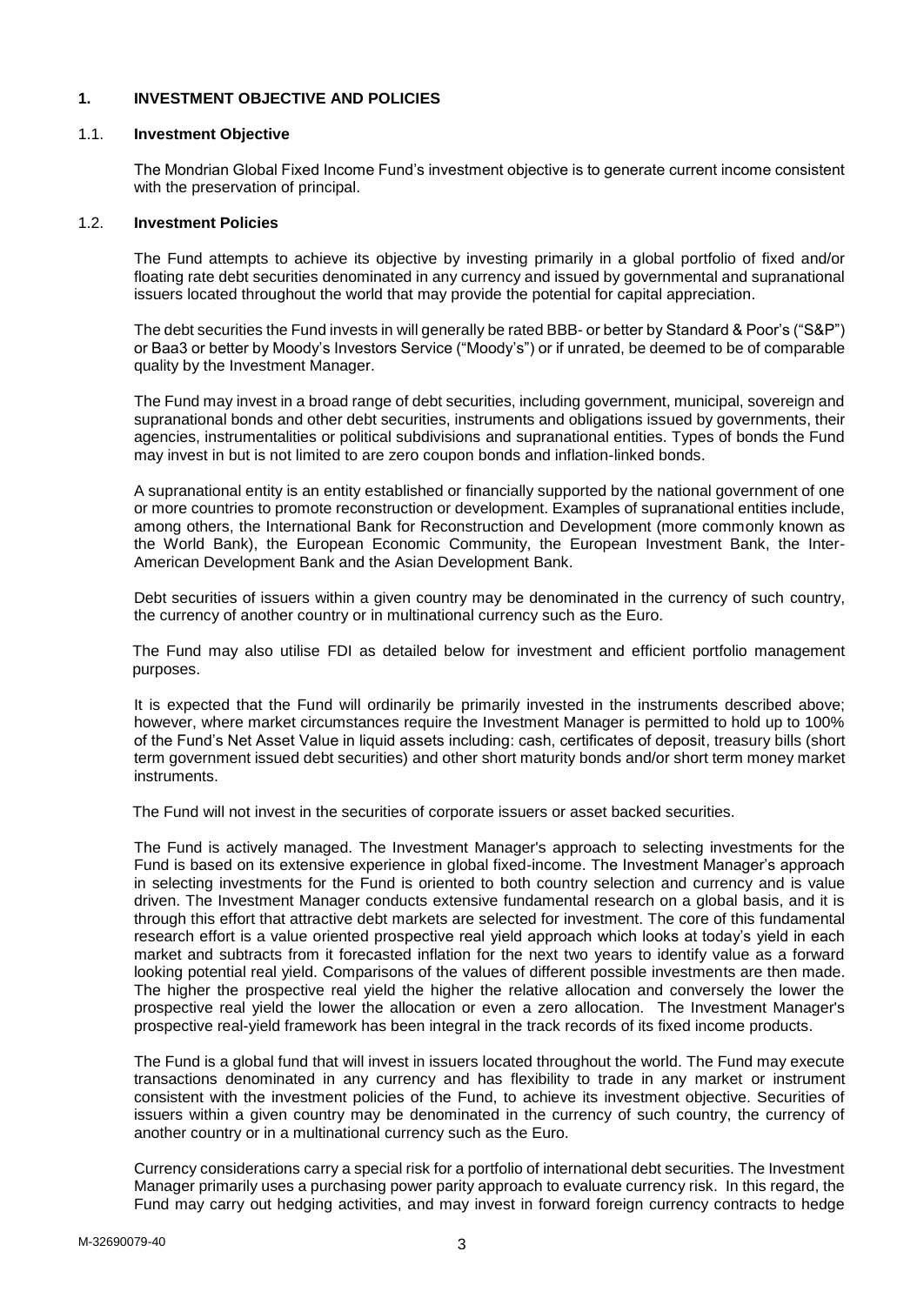currency risks associated with the purchase of individual securities denominated in a particular currency. The Investment Manager will only carry out such hedging if it is cost effective to do so. The Fund will not automatically hedge positions at portfolio level. Under normal circumstances, where hedging is carried out at portfolio level, it is undertaken defensively back into the Base Currency of the Fund, although the Investment Manager may cross-hedge using forward foreign currency contracts.

Duration is a measure of the price sensitivity of a bond portfolio to changes in yield. If a portfolio or its benchmark index has a duration of 8 years this means that if bond yields decline by 1%, the portfolio or index value will rise by about 8% (this assumes that the yields of all the bonds in the portfolio or index move by 1%). The shorter the duration, therefore, the less sensitive a portfolio is to yield changes. It is anticipated that the Investment Manager will manage the Fund so that the duration will be between 75% and 125% of the duration of the benchmark index identified below.

### Benchmark

The investment performance of each Share Class will be measured over a full market cycle of approximately five years by comparing the total return of each Share Class relative to the return of the FTSE World Government Bond Index (the **Index**) hedged or unhedged in Euro, US Dollar, Swiss Franc (**CH**F) or Norwegian Krone (**NOK**) terms as the case may be.

The Index currently comprises a basket of bonds issued by around 20 of the major world governments, chosen for their high creditworthiness and high liquidity, meaning that they are widely traded. The Index tracks the performance of that basket over time. New bonds may be added by the Index sponsor, when issued, and the Index sponsor may decide that bonds that are about to mature no longer form part of the constituents of the Index, so the basket is not constant. Countries may be added or removed according to the Index inclusion criteria.

More details regarding the Index are available on the index provider's website at [https://www.yieldbook.com/m/indices/single.shtml?ticker=WGBI.](https://www.yieldbook.com/m/indices/single.shtml?ticker=WGBI)

The average quality of the Fund should not vary materially from that of the Index. The Index will not constrain the management of the Fund in any way and the Fund can invest in securities not included in the Index.

## **2. PROFILE OF A TYPICAL INVESTOR**

Investment in the Fund is suitable for investors seeking total return through income together with the preservation of capital over the medium term (3-5 years) and who are prepared to accept a moderate level of volatility.

## **3. SHARE CLASS HEDGING**

The Fund offers multiple hedged Share Classes which employ two distinct hedging methodologies: (a) Hedged Classes as described below (the **Hedged Classes**) and (b) Benchmark Hedged Classes as described below (the **Benchmark Hedged Classes**) (Hedged Classes and Benchmark Hedged Classes, together the **GFI Hedged Classes**). The GFI Hedged Classes will fall within the definition of Derivative Specific Share Class included in the Prospectus save for the fact that the GFI Hedged Classes may be denominated in the Base Currency.

#### **Hedged Classes**

The Hedged Classes, which may or may not be denominated in a different currency to the Base Currency, are subject to currency hedging.

The Fund will seek to hedge the Hedged Classes against the currency exposures of the underlying securities in the portfolio, which differ from the currency of the Hedged Classes in accordance with the "**Derivative Specific Share Classes and Share Class Hedging**" section of the Prospectus and "**Financial Derivative Instruments and Efficient Portfolio Management**" below.

The Fund maintains in respect of the Euro Hedged Class a minimum currency hedge of 85% of the Net Asset Value of the Fund attributable to those Shares by selling non Euro denominated currencies forward into the Euro or into another currency or currencies (a cross hedge) if the Investment Manager believes that a different currency offers a better hedge. A maximum of 15% of the Fund attributable to the Euro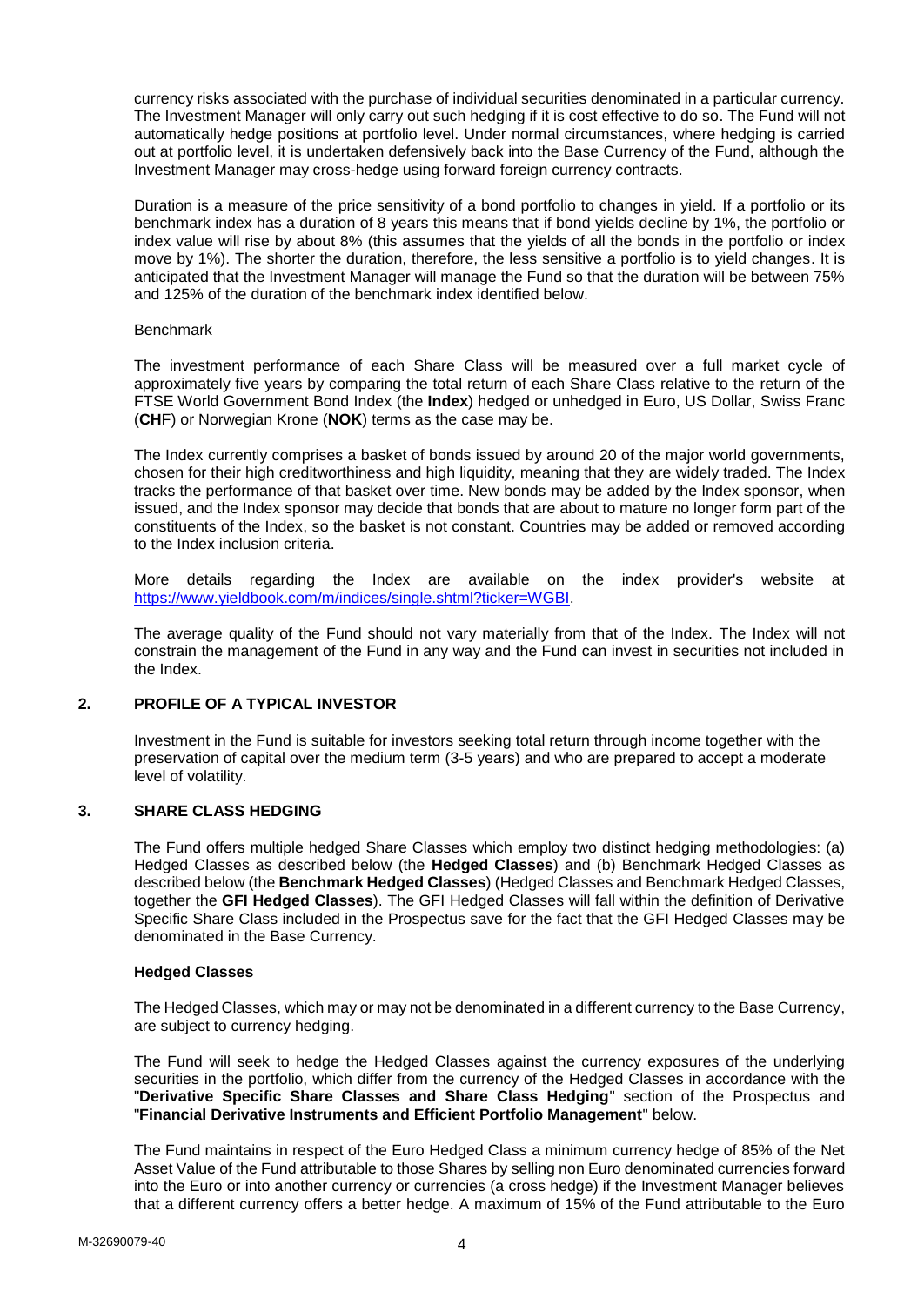Hedged Class may at the option of the Investment Manager remain unhedged if the Investment Manager considers that a particular currency offers good value.

## **Benchmark Hedged Classes**

The Fund seeks to manage the currency exposure of the Benchmark Hedged Classes by hedging the currencies of the debt securities in the Index back to the currency of denomination of the relevant Benchmark Hedged Class according to the debt securities' weight in the Index. The currency exposure of the Benchmark Hedged Classes should as a result largely replicate the active currency positions reflected in the Fund's unhedged Share Classes. The Fund maintains in respect of each of the Benchmark Hedged Classes a minimum currency of denomination exposure of 85% of the Net Asset Value of the Fund attributable to such Class, which means that the maximum net aggregate currency exposure of such Class, positive or negative, is 15%. The Benchmark Hedged Classes may have negative exposures to some currencies, and positive exposure to other currencies. The Benchmark Hedged Classes may or may not be denominated in a different currency to the Base Currency.

Currency exposures at Share Class level will generally be hedged by entering into currency forward exchange contracts. The Company, the Manager and/or the Investment Manager may appoint a service provider to implement this Share Class level hedging on a non-discretionary basis. The Northern Trust Company have been appointed by the Company to provide the Share Class level hedging service.

Any costs relating to Share Class Hedging transactions will accrue solely in relation to the relevant GFI Hedged Classes.

Investors should note that the GFI Hedged Classes will not completely eliminate currency risk, or provide a precise hedge, and as such, investors may have exposures to currencies other than the currency of that GFI Hedged Class.

## **4. FINANCIAL DERIVATIVE INSTRUMENTS & EFFICIENT PORTFOLIO MANAGEMENT**

The Fund may use FDI for investment and efficient portfolio management purposes in accordance with the section entitled **Utilisation of FDI and Efficient Portfolio Management** in the Prospectus and as further described below. The use of FDI for investment purposes may, lead to an increase in the Fund's risk profile or result in higher volatility. The Fund will not be leveraged in excess of 100% of its Net Asset Value through the use of FDI and the Fund will use the commitment approach to calculate its daily global exposure, being the incremental exposure and leverage generated through the use of FDI in accordance with its risk management process and the requirements of the Central Bank.

## **Below are details of the FDI in which the Fund may invest**.

## **Currency Forwards**

The Fund may buy and sell currencies on a spot and forward basis, subject to the limits and restrictions adopted by the Central Bank from time to time, to reduce the risks of adverse changes in exchange rates, as well as to enhance the return of the Fund by gaining an exposure to a particular foreign currency. A forward currency exchange contract, which involves an obligation to purchase or sell a specific currency at a future date at a price set at the time of the contract, reduces the Fund's exposure to changes in the value of the currency it will deliver and increases its exposure to changes in the value of the currency it will receive for the duration of the contract. The effect on the value of the Fund is similar to selling securities denominated in one currency and purchasing securities denominated in another currency. A contract to sell currency would limit any potential gain, which might be realised if the value of the hedged currency increases. The Fund may enter into these contracts to hedge against exchange risk, to increase exposure to a currency or to shift exposure to currency fluctuations from one currency to another. Suitable hedging transactions may not be available in all circumstances and there can be no assurance that the Fund will engage in such transactions at any given time. Also, such transactions may not be successful and may eliminate any chance for the Fund to benefit from favourable fluctuations in relevant foreign currencies. The Fund may use one currency (or a basket of currencies) to hedge against adverse changes in the value of another currency (or a basket of currencies) when exchange rates between the two currencies are positively correlated. The Fund may also use Non Deliverable Forwards (NDF). An NDF is a forward currency exchange instrument where the physical exchange of currency at expiry is replaced by settlement between counterparties of the net profit/loss on the contract calculated using the prevailing spot foreign exchange rate two days prior to settlement. The net settlement will occur in a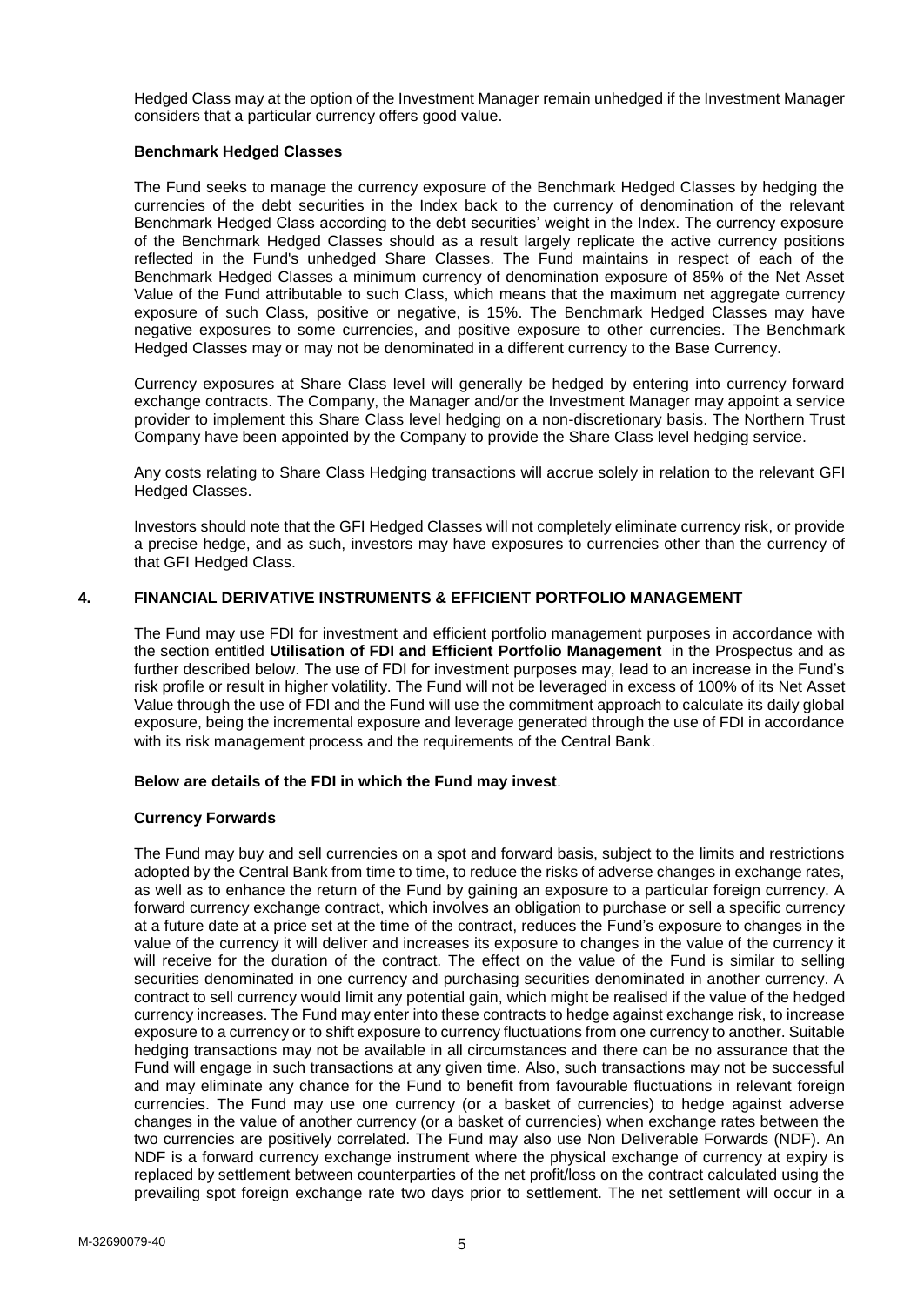predetermined currency usually Euro. An NDF is used when an investor needs to hedge or gain exposure against or in a currency that does not have a deliverable market offshore.

### **5. INVESTMENT RESTRICTIONS**

The general investment restrictions set out under the heading **Investment Restrictions** in the Prospectus apply to the Fund.

## **6. BORROWING**

The Fund may borrow up to 10 per cent of its Net Asset Value for temporary purposes.

## **7. INVESTMENT MANAGER**

The Manager has appointed Mondrian Investment Partners Limited as Investment Manager of the Fund to provide investment management services to the Fund pursuant to an Investment Management Agreement described under the heading **Material Contracts** in the Prospectus.

## **8. DIVIDEND POLICY**

The Directors do not currently intend to declare dividends.

Should the Directors determine that dividends are payable out of the Fund, the distribution dates will be notified to all Shareholders in advance of the declaration of such dividends.

## **9. KEY INFORMATION FOR BUYING AND SELLING**

#### 9.1. **Base Currency**

Euro

#### 9.2. **Classes available**

Euro Unhedged Class Euro Hedged Class USD Unhedged Class CHF Benchmark Hedged Class Euro Benchmark Hedged Class NOK Benchmark Hedged Class

Other classes may be established within the Fund which may be subject to higher or lower fees. Information in relation to the fees applicable to other classes is available on request.

#### 9.3. **Minimum Initial Investment Amount**

EUR5,000,000 for Euro denominated Shares, USD5,000,000 for USD denominated Shares, CHF5,000,000 for CHF denominated Shares or NOK50,000,000 for NOK denominated Shares or such lesser amounts as the Directors may, in their absolute discretion, decide. Applicants may also pay in the currency equivalent in Sterling. The Administrator or its delegate shall be responsible for converting the subscription amount into Euro at the prevailing market rate at the close of business on the Dealing Day.

## 9.4. **Applications for Shares**

Shares will be available for subscription at the Net Asset Value per Share of the relevant Class of the Fund on the relevant Dealing Day.

The Net Asset Value per Share of each Class of Shares in each Fund is available from the Administrator following calculation on each Valuation Point and will be published on www.bloomberg.com or such other websites or places as the Directors may decide from time to time and as notified to the Shareholders in advance. Please refer to the Prospectus for details on notification of prices.

## 9.5. **Minimum Additional Investment Amount**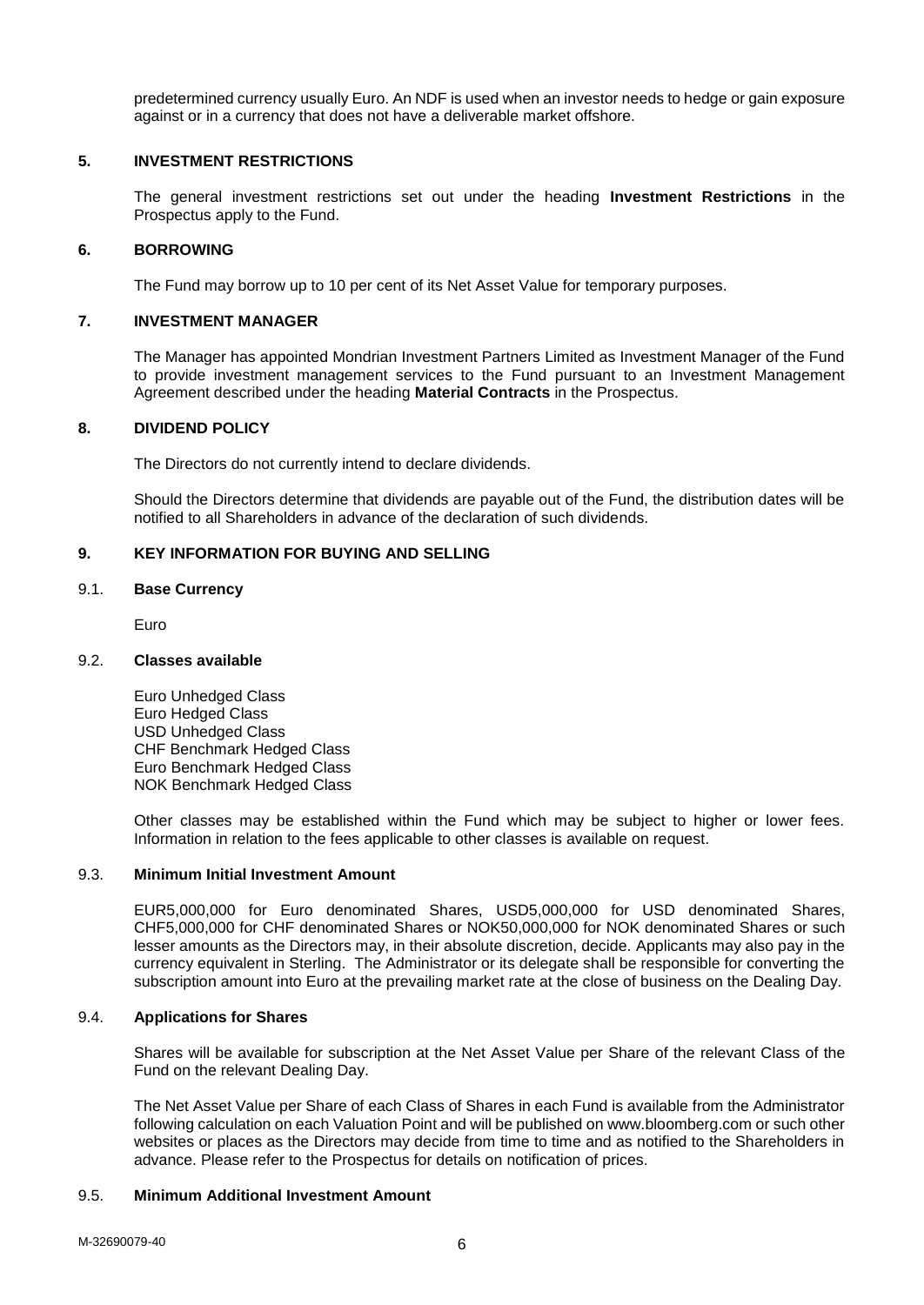EUR1,000,000 for Euro denominated Shares, USD1,000,000 for USD denominated Shares, CHF1,000,000 for CHF denominated shares or NOK10,000,000 for NOK denominated shares or the currency equivalent thereof subject to the discretion of the Directors to allow lesser amounts.

#### 9.6. **Initial Offer Period**

The initial offer period in relation to the Euro, CHF and NOK Benchmark Hedged Classes will commence at 9.00am (Irish time) on 2 February 2022 and will run to 5.30pm (Irish time) on 29 July 2022 or such shorter or longer period as the Directors may determine on behalf of the Fund and notify to the Administrator. Where the initial offer period of the Benchmark Hedged Classes is shortened or extended, the Directors will notify the Central Bank in accordance with the Central Bank's requirements.

The Initial Offer Period for the following Share Classes has now closed

Euro Unhedged Class Euro Hedged Class USD Unhedged Class

#### 9.7. **Initial Issue Price**

In relation to the Euro, CHF and NOK Benchmark Hedged Classes, the Initial Issue Price per Share is €10.00 for Euro denominated Shares, CHF10.00 for CHF denominated Shares or NOK100.00 for NOK denominated Shares.

### 9.8. **Business Day**

Any day (except Saturday or Sunday) on which banks in Ireland and the United Kingdom are generally open for business or such other day or days as may be determined by the Directors, in consultation with the Manager and notified in advance to Shareholders.

#### 9.9. **Dealing Day**

In respect of subscriptions and redemptions, the Dealing Day is every Business Day.

#### 9.10. **Application Deadline**

Applicants making their initial investment should complete an irrevocable Application Form and send it to the Administrator along with all relevant documentation including anti-money laundering documentation 3 Business Days before the Dealing Day. However, if the applicant wishes to apply for Shares in-specie, the applicant must notify the Investment Manager directly in respect of such an in-specie application on or before the 10<sup>th</sup> Business Day of the month preceding the Dealing Day

#### 9.11. **Application Settlement Date**

Subscription monies must be received in cleared funds by the close of business on the Business Day immediately prior to the relevant Dealing Day. Confirmation of each purchase of Shares will normally be made within 5 Business Days after the allotment of Shares.

#### 9.12. **Valuation Point**

The point in time by reference to which the Net Asset Value of the Fund is calculated which, unless otherwise specified by the Directors (and notified in advance to Shareholders) with the approval of the Depositary, shall be close of business in the relevant markets on the relevant Dealing Day (the **Valuation Day**).

#### 9.13. **Minimum Shareholding**

EUR3,000,000 for Euro denominated Shares, USD3,000,000 for USD denominated shares, CHF3,000,000 for CHF denominated shares or NOK30,000,000 for NOK denominated shares or such lesser amount as may be determined by the Directors.

#### 9.14. **Subscription Charge**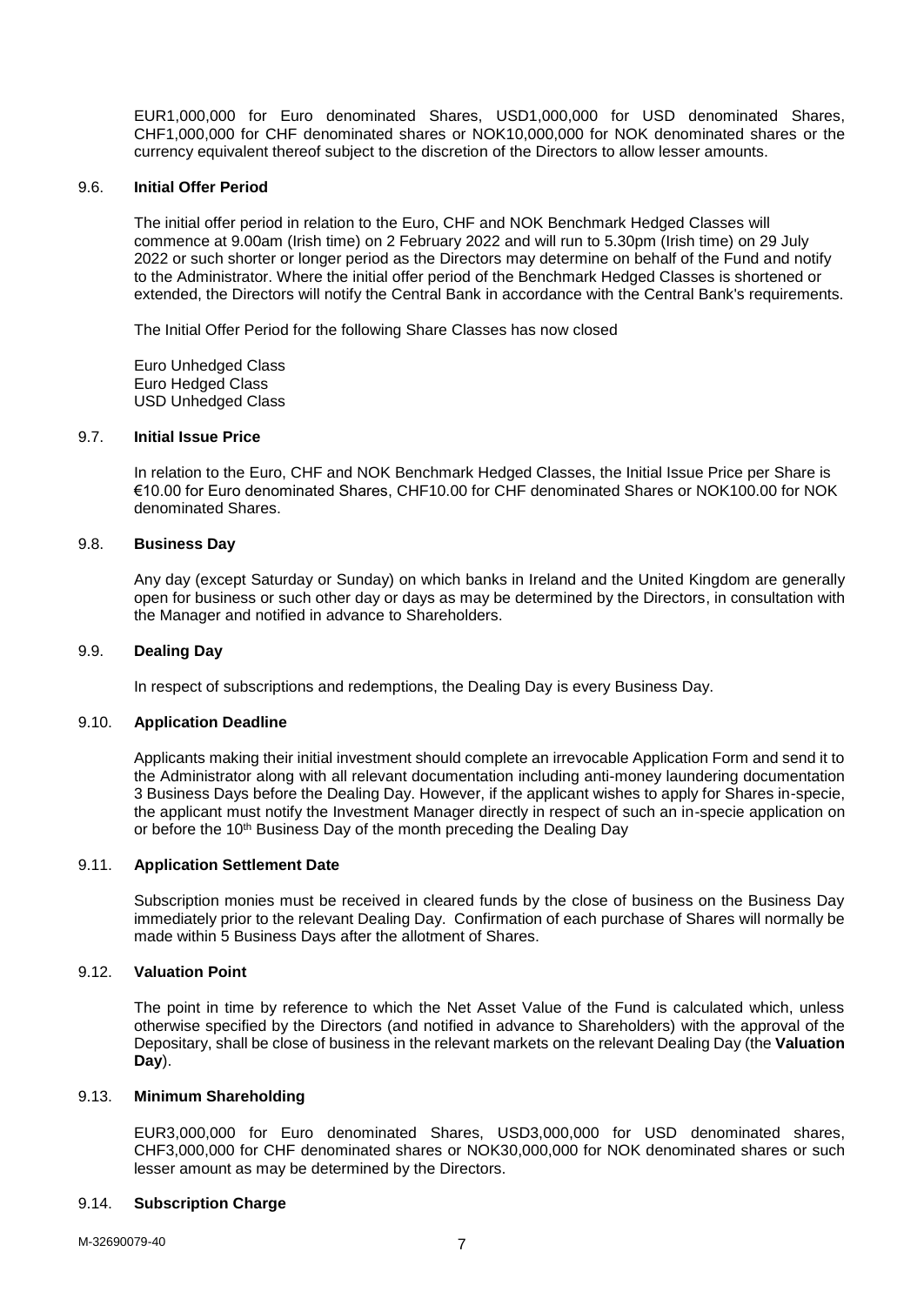There will be no charge on subscriptions.

## 9.15. **Redemption Deadline**

Shares may be redeemed on a Dealing Day by providing at least 2 Business Days' prior written notice to the Administrator, provided however, such Shareholder redeems Shares with an aggregate Share value of at least EUR1,000,000 and the aggregate share value of Shares held by the redeeming Shareholder after such redemption equals to or exceeds EUR3,000,000 (unless waived by the Directors). A redemption notice once made cannot be cancelled without the Directors' written consent. Redemptions may be permitted at such other times or with such shorter notice as the Directors, in their discretion may determine upon prior notification to all Shareholders provided always that such other times will always be before the close of business in the relevant market that closes first on that Dealing Day. Applications for redemption of Shares may only be accepted after the Dealing Deadline in exceptional circumstances. Redemption requests may be sent to the Administrator by facsimile. The Administrator will commence processing requests initially sent by facsimile but no redemption proceeds will be paid out until the Administrator has received the original Application Form in respect of the Shareholder's initial subscription for Shares in the Fund and all supporting documentation (including all relevant anti-money laundering documentation) is in order.

## 9.16. **Redemption Settlement Date**

Redemption proceeds will generally be paid within 5 Business Days after finalisation of the Fund's Net Asset Value and no later than 10 Business Days after the Dealing Deadline in the currency of denomination of the Shares.

## 9.17. **Redemption Charge**

There will be no charges on redemptions.

#### 9.18. **Minimum Net Asset Value**

EUR25 million subject to the discretion of the Directors to allow a lesser amount.

### **10. NET ASSET VALUE**

The Administrator calculates the Net Asset Value per Share as at the Valuation Point of each Dealing Day in accordance with the procedure provided for under the heading **Calculation of Net Asset Value/Valuation of Assets** in the Prospectus.

### **11. CHARGES AND EXPENSES**

#### 11.1. **Management Fee**

The Manager shall be paid a fee out of the assets of the Fund, calculated on each Dealing Day, of an amount up to 0.025% of the Net Asset Value of the Fund (plus VAT, if any). The management fee is based on a sliding scale applied to the aggregate assets across all sub-funds of the Company, subject to an annual minimum fee as disclosed in the section entitled **Fees and Expenses** in the Prospectus. The fees shall accrue and shall be payable quarterly in arrears at the end of each calendar quarter.

The Manager shall also be entitled to be reimbursed for all reasonable and properly vouched out-ofpocket costs and expenses incurred by it, payable out of the assets of the Fund (with VAT thereon, if applicable).

#### 11.2. **Investment Management Fee**

The Investment Manager is entitled to an Investment Management Fee not exceeding 0.45% per annum of the Net Asset Value of the Fund. The Investment Management Fee accrues and is payable quarterly in arrears.

The Directors are entitled to increase the Investment Management Fee up to a maximum of 1% per annum of the Net Asset Value of the Fund. Shareholders will be notified in advance of any proposed increase of such fees up to such maximum and the Supplement will be updated accordingly.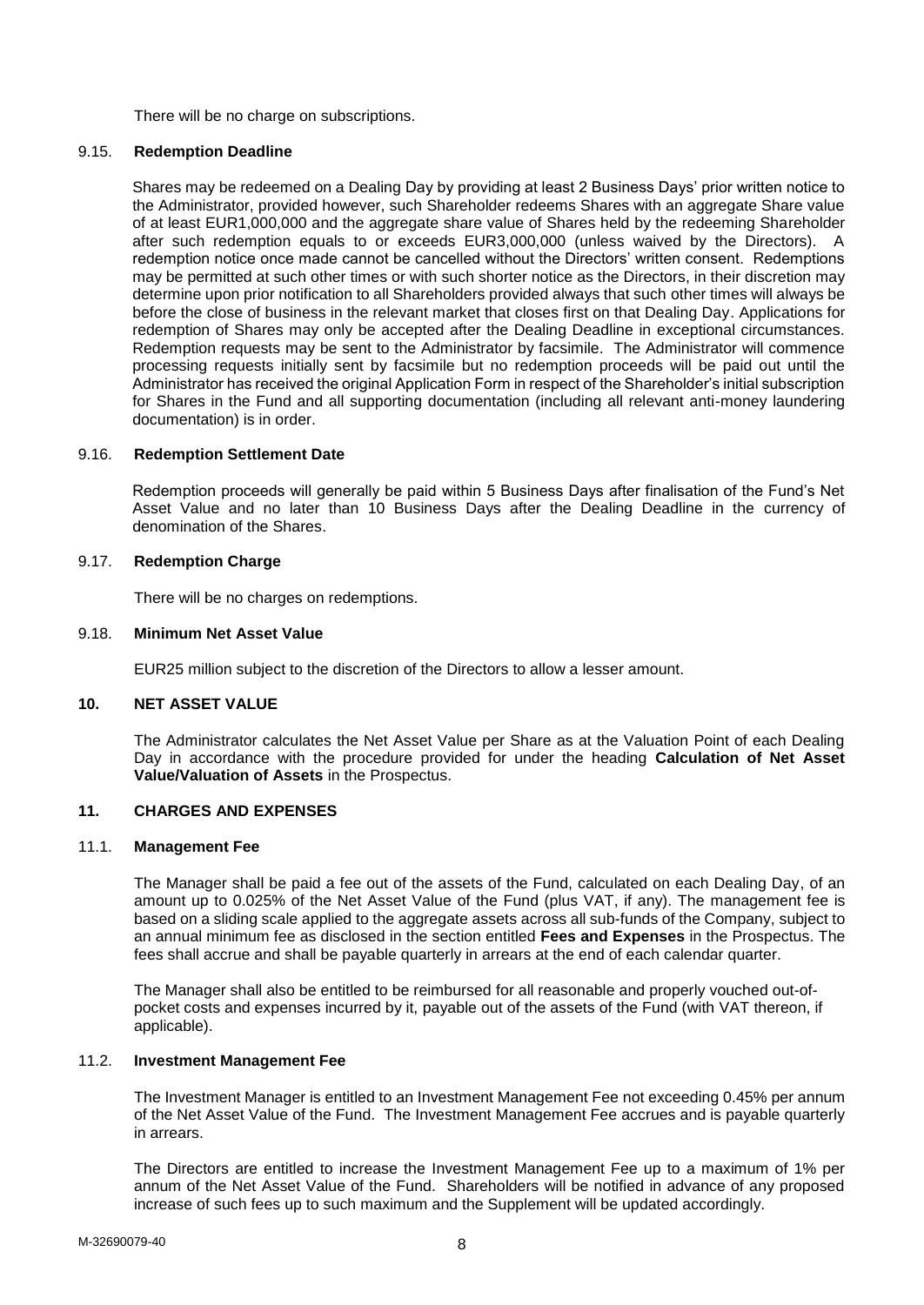The Investment Manager may, at its discretion rebate part or all of its Investment Management Fee to any Shareholder on a case by case basis. Any such rebate will not entitle other Shareholders to a similar arrangement.

The Investment Manager shall discharge the fees payable to any service provider appointed to implement Share Class level hedging on a non-discretionary basis out of the Investment Management Fee and not, for the avoidance of doubt, out of the assets of the Fund.

#### 11.3. **Administrative Expenses**

The maximum Administrative Expenses of the Fund will be capped at 0.10% of the average monthly Net Asset Value of the Fund in relation to the unhedged Share Classes and 0.145% of the average monthly Net Asset Value of the Fund in relation to the GFI Hedged Classes. The Company expects to evaluate this limitation on an annual basis. This limit does not apply to or include the Investment Management Fee, transaction related expenses and any non-recurring expenses. The Administrative Expenses accrue and are payable monthly in arrears. Shareholders will be notified in advance of any proposed increase of such fees and the Supplement will be updated accordingly.

All other ongoing charges and expenses which are described in the **Fees and Expenses** section of the Prospectus may be charged to the Fund.

#### 11.4. **Initial Expenses**

The preliminary expenses incurred in connection with the establishment and initial issue of Shares in this Fund were borne by the Investment Manager.

#### 11.5. **Other Fees and Expenses**

Any other fees and expenses payable out of the assets of a Fund are set out in the Prospectus under the heading **Fees and Expenses**.

This section should be read in conjunction with the section entitled **Fees and Expenses** in the Prospectus.

## **12. REPORTS**

Unless requested otherwise, each Shareholder will be provided with audited financial statements of the Fund after the close of the Fund's financial year, 30 June and the semi-annual and unaudited accounts which will be made available within two months after the period ending on 31 December in each year. Each Shareholder will also receive such tax information as the Fund is required to furnish for UK tax reporting purposes if applicable. Monthly reports of the Fund's performance and quarterly reports including the Investment Manager's commentary will also be provided.

#### **13. RISK FACTORS**

The general risk factors set out in the **Risk Factors** section of the Prospectus apply to the Fund. In addition, the following risk factors apply to the Fund.

**AN INVESTMENT IN THE SHARES OF THE FUND IS SPECULATIVE AND INVOLVES A DEGREE OF RISK. ACCORDINGLY, PROSPECTIVE INVESTORS SHOULD CONSIDER THE FOLLOWING RISK FACTORS. THESE RISK FACTORS MAY NOT BE A COMPLETE LIST OF ALL RISK FACTORS ASSOCIATED WITH AN INVESTMENT IN THE FUND.**

**INVESTORS SHOULD NOTE THE DIFFERENCE BETWEEN THE NATURE OF A DEPOSIT AND THE NATURE OF AN INVESTMENT IN THE FUND, IN PARTICULAR, THE RISK THAT THE PRINCIPAL INVESTED IN THE FUND IS CAPABLE OF FLUCTUATION AND THUS SHAREHOLDERS MAY NOT HAVE ALL OF THEIR PRINCIPAL RETURNED TO THEM ON REDEMPTION. IN ADDITION, INVESTMENT IN THE FUND WILL NOT BENEFIT FROM ANY DEPOSIT PROTECTION SCHEME SUCH AS MIGHT BE APPLICABLE TO AN INVESTMENT IN A DEPOSIT.**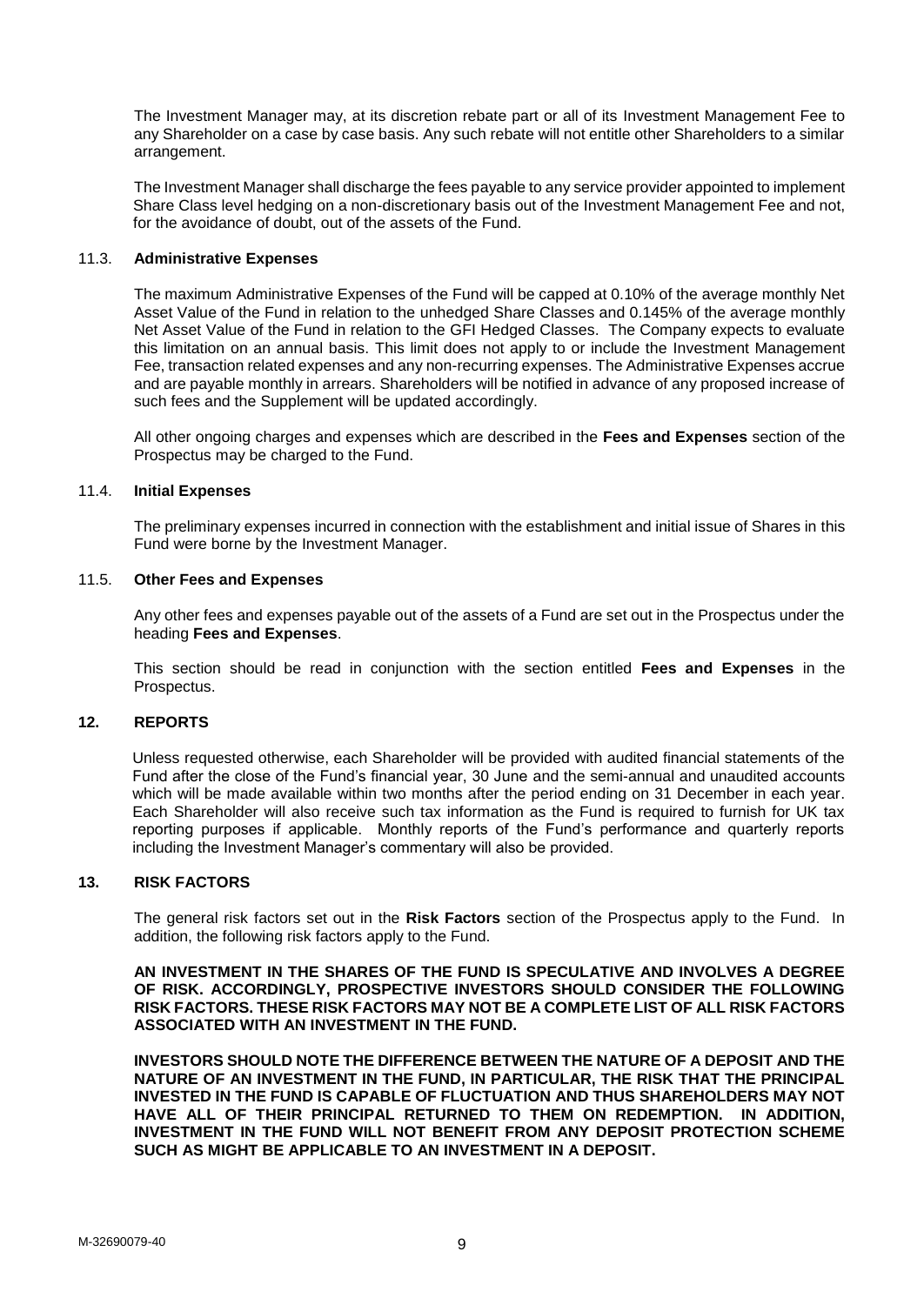## 13.1. **Investment and Repatriation Restrictions**

A number of emerging markets restrict, to varying degrees, foreign investment in securities. Restrictions may include maximum amounts foreigners can hold of certain securities, and registration requirements for investment and repatriation of capital and income. New or additional restrictions may be imposed subsequent to the Fund's investment in a given market.

## 13.2. **Investment Approach**

All investments of the Fund risk the loss of capital. No guarantee or representation is made that the investment approach utilized on behalf of the Fund will be successful.

## 13.3. **Market Risks**

The Investment Manager's trading and investment strategies are subject to market risk. Certain general market conditions - for example, a reduction in the volatility or pricing inefficiencies of the markets in which the Fund is active - could materially reduce the Fund's profit potential.

## 13.4. **Debt Securities**

Debt securities are subject to credit risk. Credit risk relates to the ability of the issuer of a security to make interest and principal payments on the security as they become due. If the issuer fails to pay interest, the Fund's income might be reduced and if the issuer fails to repay principal, the value of that security and the Net Asset Value of the Fund might be reduced.

Debt securities also are subject to interest rate risk. Debt securities will increase or decrease in value based on changes in interest rates. If interest rates increase, the value of the Fund's investments generally declines. On the other hand, if interest rates fall, the value of the Fund's investments generally increases, Securities with greater interest rate sensitivity and longer maturities tend to produce higher yields, but are subject to greater fluctuations in value. Usually, changes in the value of debt securities will not affect cash generated, but may affect the performance of the Fund.

## 13.5. **Possible Concentration**

Subject to the Company's obligation to spread investment risk in accordance with the Regulations and Central Bank requirements, the Fund has not adopted fixed guidelines for diversification of its investments among issuers, industries, instruments, currencies or markets and may be heavily concentrated, at any time, in a limited number of positions. In attempting to maximize the Fund's returns, the Investment Manager may concentrate the holdings of the Fund in those industries, companies, instruments, currencies or markets which, in the sole judgment of the Investment Manager, provide the best profit opportunity in view of the Fund's investment objectives.

### 13.6. **Currency Risks**

The Fund may invest a substantial amount of its assets in debt securities denominated in currencies other than the Base Currency and in other financial instruments, the price of which is determined with reference to currencies other than the Base Currency. However, the Fund's securities and other assets are valued in the Base Currency. To the extent unhedged, the value of the Fund's assets will fluctuate with Euro exchange rates as well as with price changes of the Fund's investments in the various local markets and currencies. Thus, a change in the value of the Euro compared to the other currencies in which the Fund makes its investments will affect the prices of the Fund's securities in their local markets.

## 13.7. **Forward Contracts on Foreign Currencies**

The Fund may engage in interbank spot and forward contract markets for foreign currencies. There is relatively little regulation with respect to trading of forward contracts. There are generally no margin requirements and generally no limitation on price movements of forward contracts. Forward contracts are not traded on exchanges; rather, a bank or dealer will act as agent or as principal in order to make or take future delivery of a specified lot of a particular currency for the Fund's account. The Fund is subject to the risk of a principal's failure or inability or refusal to perform with respect to such contracts.

No assurance can be given that currency hedging policies if conducted will be successful. Currency hedging policies may substantially limit Shareholders from benefiting if the base currency falls against the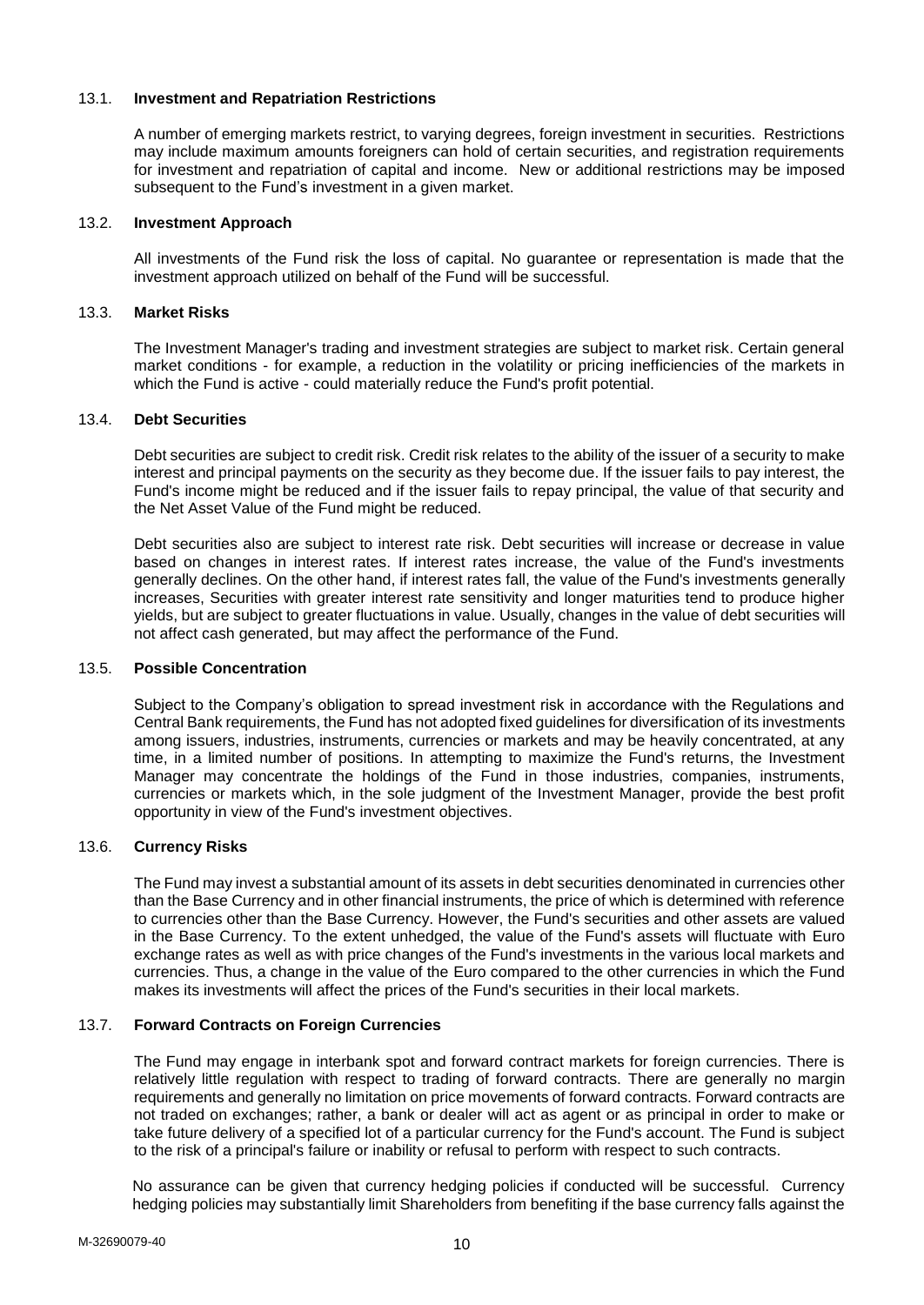currency in which the assets of the Fund are denominated. In addition over-hedged or under-hedged positions may arise due to market volatility which is outside the control of the Investment Manager.

## 13.8. **Hedging Activities and Currency Exposure**

The Investment Manager may seek to identify market, idiosyncratic and/or other risks and seek to establish hedging strategies using securities, derivatives and other financial instruments to mitigate these risks. There is no guarantee that the Investment Manager's hedging strategy for the Fund will be successful. Hedging transactions entered into by the Fund to seek to reduce risk may result in a poorer overall performance than if it had not engaged in any such hedging transactions.

For a variety of reasons, the Investment Manager may not seek to hedge certain (or any) portfolio holdings, or may not seek to establish a perfect correlation between such hedging instruments and the portfolio holdings being hedged, which may prevent the Fund from achieving the intended hedge or expose the Fund to risk of loss. The portfolio and each GFI Hedged Class will always be exposed to certain risks that cannot be hedged or fully hedged.

Certain of the assets of the Fund may be invested in securities and other investments which are denominated in currencies other than the Base Currency. Where the Investment Manager seeks to hedge the exposure of the Fund or a GFI Hedged Class to currencies other than the Base Currency or the currency of denomination of the Class, the value of such assets may be affected favourably or unfavourably by fluctuations in currency rates.

In order to mitigate against the risk of movements in the currency of the GFI Hedged Class against the currency of the portfolio constituents (where they are different to that of the relevant GFI Hedged Class currency), Share Class specific derivative transactions will be entered into for the purposes of acquiring currency hedges for each GFI Hedged Class.

The return of the Share Class specific derivative transactions may not perfectly offset the actual fluctuations between the GFI Hedged Class currency and currency exposures of the securities that constitute the portion of the portfolio referable to the GFI Hedged Class. No assurance can be given that such hedging activities will be entirely effective in achieving the purpose for which they have been entered into.

While currency hedging reduces risks and losses in adverse market circumstances, it can also reduce and may completely offset gains in market circumstances that would otherwise have been beneficial had the position not been hedged. Consequently, the performance of the GFI Hedged Class may differ from that of the underlying asset as a result of the foreign exchange hedging transactions.

Shareholders whose assets and liabilities are predominantly in currencies other than the currencies of the Shares should take into account the potential risk arising from fluctuations in value between the currency of the relevant Shares held and such other currencies.

#### 13.9. **Reclamation of Foreign Withholding Tax**

The Company, with the assistance of the Administrator and/or other third parties, may choose to attempt to reclaim withholding taxes in a limited number of markets. The Company and the Administrator are not obligated to pursue withholding tax reclaims in any market and there is no guarantee any amounts can or will be reclaimed. Changes in law, treaty rates, tax status of Shareholders, filing obligations, and deadlines for tax submission can all affect the amount of any taxes that can be reclaimed on behalf of the Fund and the Shareholders.

### 13.10. **Credit Ratings**

Potential investors are advised that ratings applied to debt securities are not absolute measures of credit quality and do not reflect all potential market risks. Ratings agencies may fail to timely reflect changes in an issuer's underlying financial condition.

#### 13.11. **Investment in Lower Rated Securities**

The Fund may invest in debt securities that are unrated or rated the lowest rating category by recognized ratings services such as Standard & Poor's or Moody's. All such obligations, although high yielding, can be characterized by a correspondingly greater risk of default. In addition, the Fund may have difficulty